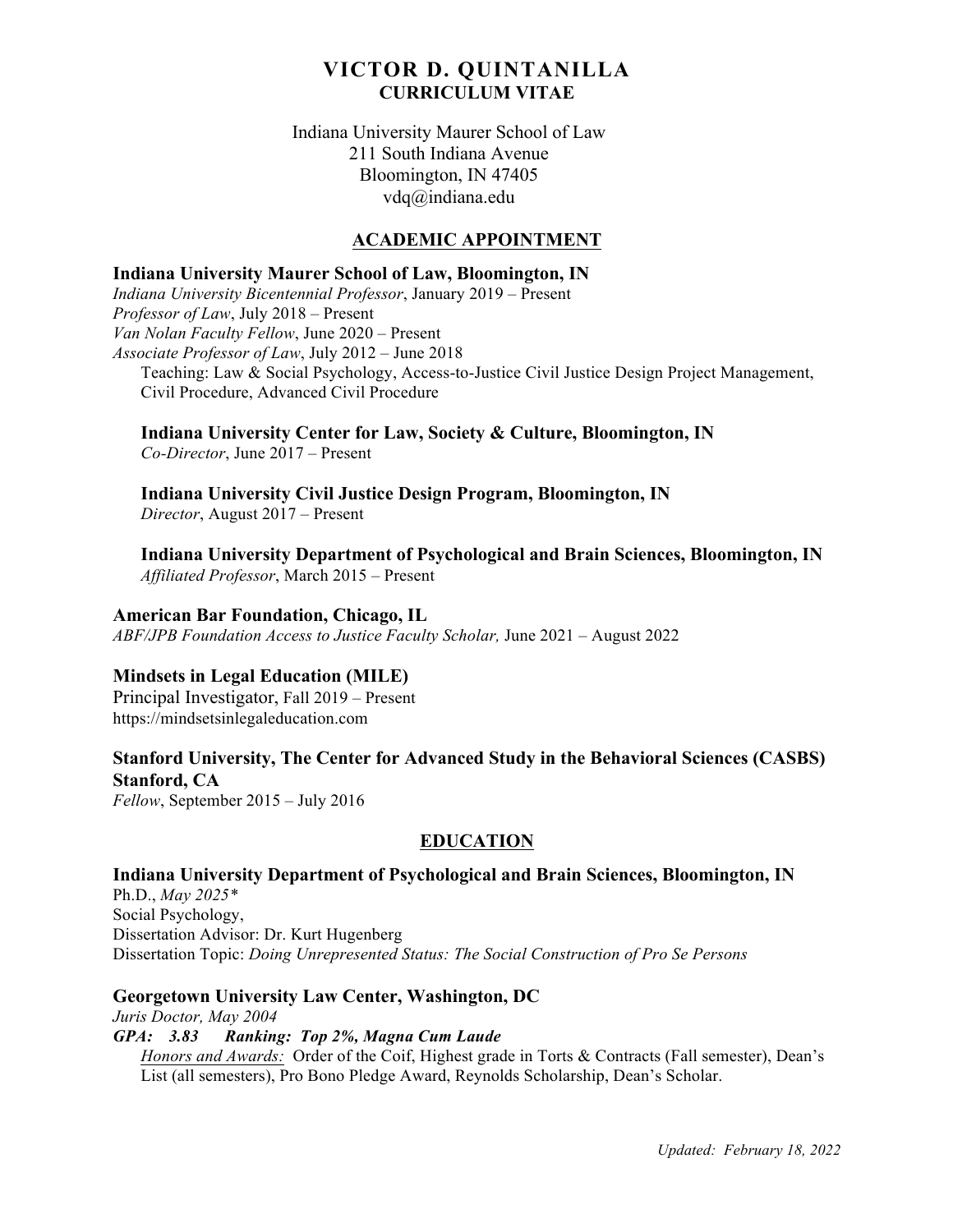## **The University of Texas at Austin, Austin, TX**

*Master of Professional Accounting and Bachelor of Business Administration, May 2001* 

*GPA:**3.83* **(Graduate)** *3.60* **(Undergraduate)**

*Honors and Awards:* University Honors and College Scholar, Dean's Dozen, National Collegiate Minority Leadership Award, Texas Appleseed Kaplan Diversity Legal Scholar.

# **PUBLICATIONS**

Victor D. Quintanilla, Kurt Hugenberg, Margaret Hagan, Amy Gonzales, and Ryan Hutchings, *Digital Inequalities and Access to Justice: Dialing into Zoom Court Unrepresented* in LEGAL TECHNOLOGY AND THE FUTURE OF CIVIL JUSTICE (David Engstrom & Jonah Gelbach edited volume) (forthcoming 2022).

Michael B. Frisby, Sam C. Erman, Victor D. Quintanilla, *Safeguard or Barrier, An Empirical Examination of Bar Exam Cut Scores*, \_\_ JOURNAL OF LEGAL EDUCATION \_\_ (forthcoming 2022).

Victor D. Quintanilla, *Social Cognition and Access to Justice* in THE OXFORD HANDBOOK ON SOCIAL COGNITION (Kurt Hugenberg, Kerri Johnson & Don Carlson) (forthcoming 2022).

Victor D. Quintanilla, *The Social Psychological Study of Access to Justice* in The Handbook on Law & Psychology (Rebecca Hollander-Blumoff) (forthcoming 2022).

Victor D. Quintanilla, *Doorways of Discretion: Critical Race Theory and Civil Procedure* in the Critical Guide to Civil Procedure (Portia Pedro, Brooke Coleman, Suzette Malveaux, & Elizabeth Porter ed.) (forthcoming 2022).

Victor D. Quintanilla, *Race and Civil Procedure* in the Oxford Handbook of Race and Law in the United States (Devon Carbado, Emily Houh & Khiara Bridges ed.) (forthcoming 2022).

Erin Freiburger & Victor D. Quintanilla, *Narrowing Access to the Legal Profession: The Pandemic's Impact on First-Generation Women*, Field Notes, Empirical Study of Legal Education and the Legal Profession (Winter 2021), https://www.aals.org/sections/list/empirical-study-of-legal-education-and-thelegal-profession/.

Erin Freiburger & Victor D. Quintanilla, *The COVID-19 Pandemic and Bar Performance: Magnifying Adversities, Stress, and Disparities among Bar Test-Takers*, AccessLex Institute, 4(4) Raising the Bar (Oct. 2021), https://www.accesslex.org/raising-the-bar-october-2021.

Victor D. Quintanilla & Sam Erman, *Mindsets in Legal Education* 69 JOURNAL OF LEGAL EDUCATION 412 (2021).

Jennifer L. LaCosse & Victor D. Quintanilla, *Empathy Influences the Interpretation of Whether Others Have Violated Everyday Indeterminate Rules*, 45(4) LAW AND HUMAN BEHAVIOR, 287 (2021).

Victor D. Quintanilla & Sam Erman, *Productive Mindset Interventions Mitigate Psychological Friction and Improve Well-Being for Bar Exam Takers*, 3 RAISING THE BAR 7 (Jan. 2020), https://www.repository.law.indiana.edu/facpub/2974/.

Mitchel Winick, Victor D. Quintanilla, Sam Erman, Christina Chong-Nakatsuchi, Michael Frisby, *A Five-Year Retroactive Analysis of Cut Score Impact: California's Proposed Supervised Provisional Licese Program*, AccessLex Institute Research Paper (2020), https://papers.ssrn.com/sol3/papers.cfm?abstract\_id=3716951.

Mitchel Winick, Victor D. Quintanilla, Sam Erman, Christina Chong-Nakatsuchi, Michael Frisby, *Examining the California Cut Score: An Empirical Analysis of Minimum Competency, Public Protection,*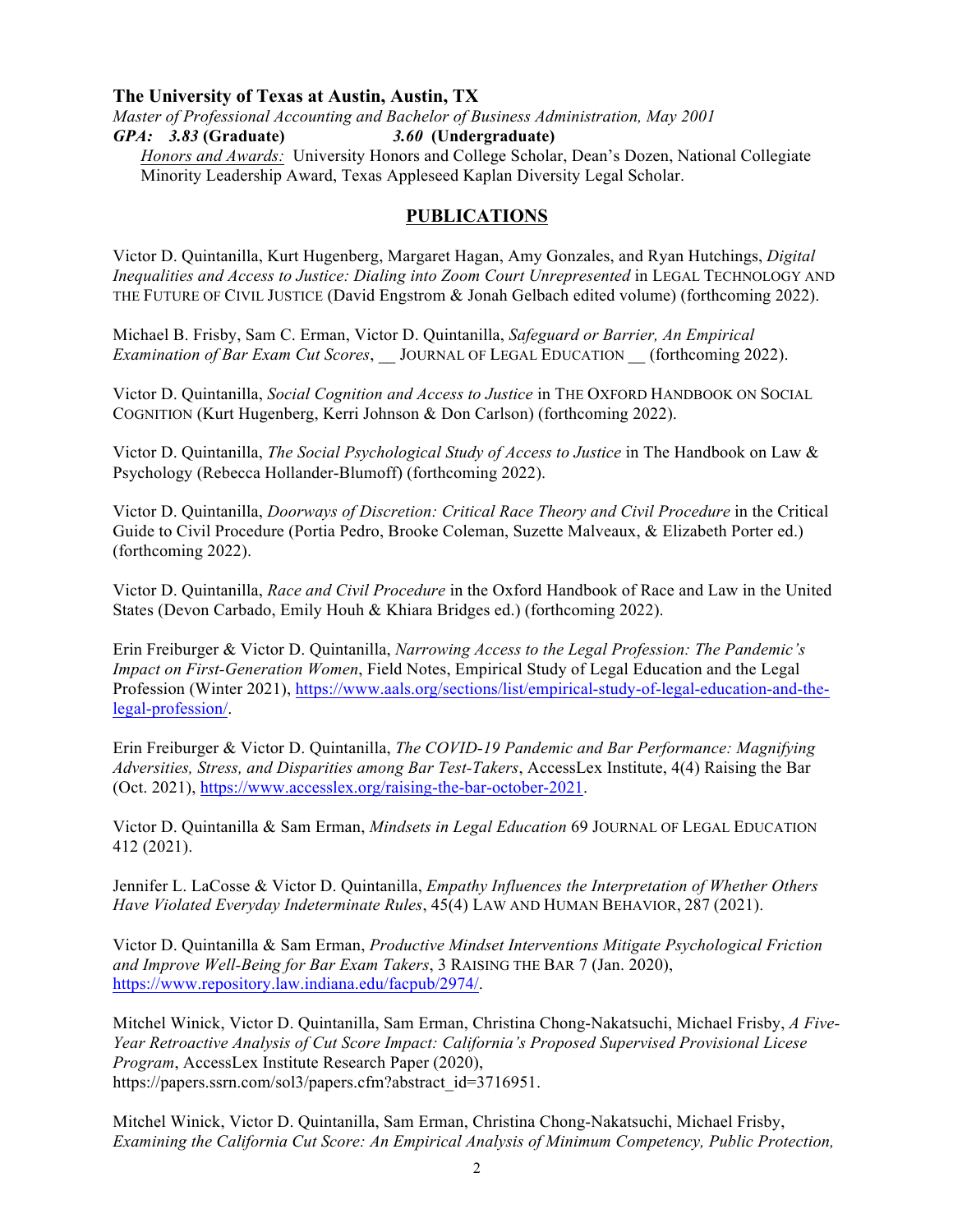*Disparate Impact, and National Standards*, AccessLex Institute Research Paper (2020), https://papers.ssrn.com/sol3/papers.cfm?abstract\_id=3707812.

Victor D. Quintanilla, *Doing Unrepresented Status: The Social Construction and Production of Pro Se*  Persons, 69 DEPAUL LAW REVIEW  $25^{TH}$  CLIFFORD SYMPOSIUM RISING STARS: A NEW GENERATION OF SCHOLARS LOOKS AT CIVIL JUSTICE 544 (2020).

Kathryn M. Kroeper, Victor D. Quintanilla, Michael Frisby, Nedim Yel, Amy G. Applegate, Steven J. Sherman & Mary C. Murphy, *Underestimating the Unrepresented: Cognitive Biases Disadvantage Pro Se Litigants in Family Law Cases*, 26 PSYCHOLOGY, PUBLIC POLICY, AND LAW 198 (2020).

Victor Quintanilla & Sam Erman, *Productive Mindset Interventions Mitigate Psychological Friction and Improve Well-Being for Bar Exam Takers*, 3 ACCESSLEX INSTITUTE: RAISING THE BAR (Jan. 2020).

Victor D. Quintanilla & Rachel Thelin, *Indiana Civil Legal Needs Study and Legal Aid System Scan*  (2019).

Julian M. Rucker, Victor D. Quintanilla & Mary C. Murphy, *The Immigrant Labeling Effect: The Role of Immigrant Group Labels in Prejudice Against Noncitizens*, GROUP PROCESSES & INTERGROUP RELATIONS 1-22 (2019).

Victor D. Quintanilla et. al., *Experiential Education and Access-to-Justice in U.S. Law Schools: Designing and Evaluating an Access-to-Justice Service Learning Program within the First-Year Curriculum*, 7 JOURNAL OF LAW AND SOCIAL EQUALITY 88 (2019).

Victor D. Quintanilla & Michael A. Yontz, *Human-Centered Civil Justice Design: Procedural Justice and Process Value Pluralism*, 54 TULSA LAW REVIEW 113 (2018).

Victor D. Quintanilla & Haley A. Hinkle, *The Ethical Practice of Human-Centered Civil Justice Design*, 32 NOTRE DAME JOURNAL OF LAW, ETHICS, AND PUBLIC POLICY 251 (2018).

Victor D. Quintanilla, *Human-Centered Civil Justice Design*, 121 PENN STATE LAW REVIEW 745 (2017).

Victor D. Quintanilla & Alex B. Avtgis, *The Public Believes Predispute Binding Arbitration Clauses Are Unjust: Ethical Implications for Dispute-System Design in the Time of Vanishing Trials*, 85 FORDHAM LAW REVIEW 2119 (2017).

Victor D. Quintanilla, Rachel Allen & Edward Hirt, *The Signaling Effect of Pro Se Status*, 42 LAW & SOCIAL INQUIRY 1091 (2016).

Victor D. Quintanilla & Cheryl R. Kaiser, *The Same-Actor Inference of Nondiscrimination: Moral Credentialing and the Psychological and Legal Licensing of Bias*, 104 CALIFORNIA LAW REVIEW 1 (2016).

Victor D. Quintanilla, *Taboo Procedural Tradeoffs: Examining How the Public Experiences Tradeoffs Between Procedural Justice and Cost*, 15 NEVADA LAW JOURNAL 882 (2015).

Cheryl R. Kaiser & Victor D. Quintanilla, *Access to Counsel: Psychological Science Can Improve the Promise of Civil Rights Enforcement*, 1 POLICY INSIGHTS FROM THE BEHAVIORAL AND BRAIN SCIENCES 95 (2014).

Victor D. Quintanilla, *Critical Race Empiricism: A New Means for Measuring Civil Procedure*, 3 U.C. IRVINE LAW REVIEW 101 (2013).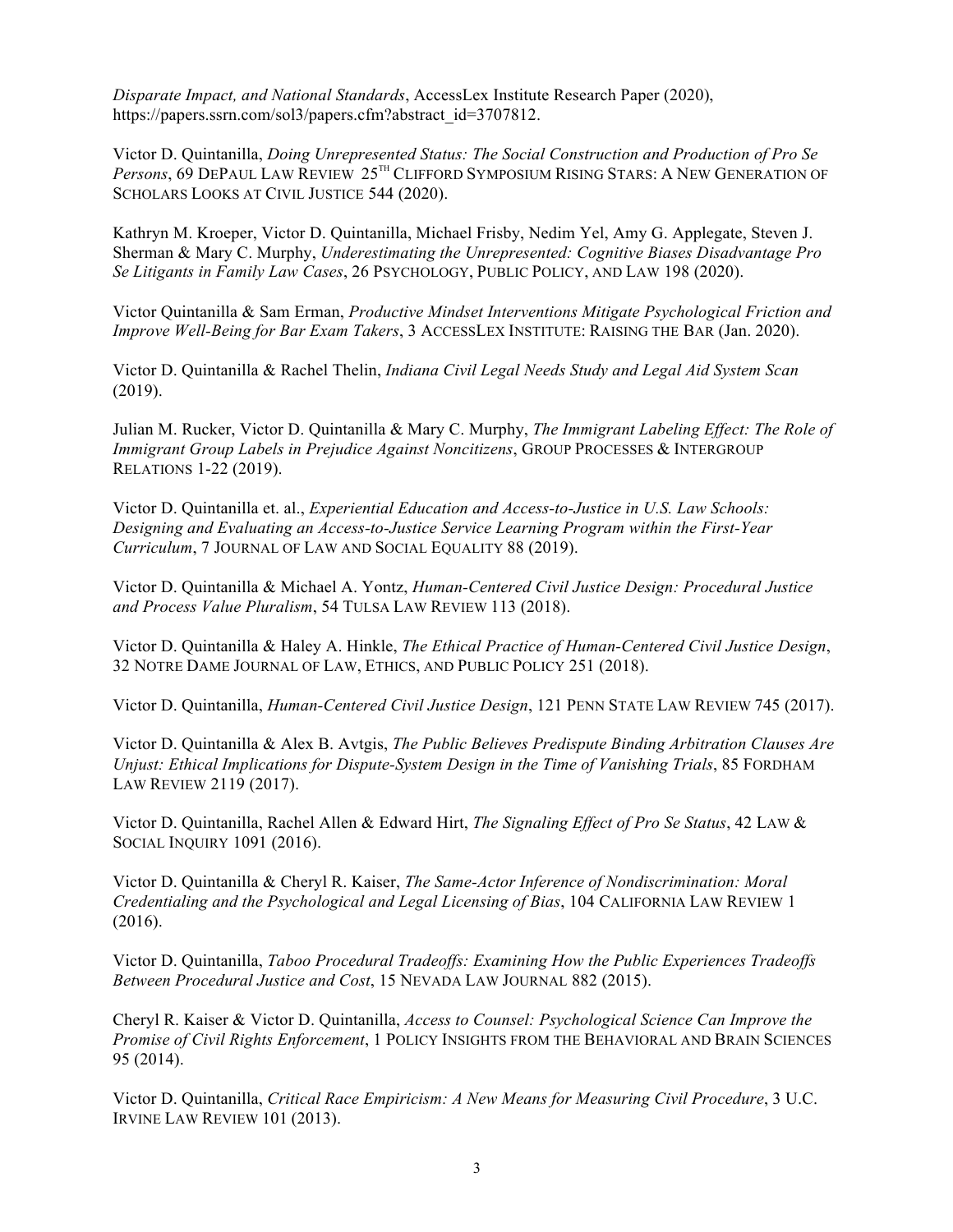Victor D. Quintanilla, *Judicial Mindsets: The Social Psychology of Implicit Theories and the Law*, 90 NEBRASKA LAW REVIEW 60 (2012).

Victor D. Quintanilla, *Beyond Common Sense: A Social Psychological Study of Iqbal's Effect On Claims Of Race Discrimination*, 17 MICHIGAN JOURNAL OF RACE & LAW 1 (2011).

Victor D. Quintanilla, *(Mis)Judging Intent: The Fundamental Attribution Error in Federal Securities Law*, 7 NYU JOURNAL OF LAW & BUSINESS 196 (2010).

#### Manuscripts in Preparation:

Dorainne J. Green, Heidi E. Williams, Mary C. Murphy, Michael Frisby, Elizabeth Bodamder, Gregory M. Walton, Sam M. Erman & Victor D. Quintanilla, *Group-Based Inequalities in Relationships in Law School Predict Disparities in Belonging, Satisfaction, and Achievement in Law School* (in preparation)

Victor D. Quintanilla, Mary C. Murphy, Gregory M. Walton, Sam T. Erman, Shannon Brady, Dorainne J. Green, Heidi E. Williams & Elizabeth Bodamer, *Evaluating the Influence of a Wise Psychological Intervention on Law Graduates' Bar Exam Performance* (in preparation).

### **GRANTS & FELLOWSHIPS**

Pew Charitable Trusts, Access to Civil Justice Research Call for White Papers 2020, *The Social Construction of Pro Se Parties and Their Experiences of Justice in Online Proceedings* (V. Quintanilla, PI; \$244,405 awarded), submitted 6/2/20.

Access Group 2020 Directed Grant Program, *Examining the California Cut Score: An Empirical Analysis of Minimum Competency, Public Protection, Disparate Impact, and National Standards* (V. Quintanilla, Primary Researcher; \$30,000 awarded), submitted 4/6/20.

Access Group 2019 Bar Success Research Grant Program, *Replicating and Scaling a Productive Mindset Intervention That Promotes Achievement on Bar Exams* (V. Quintanilla, PI; \$125,000 awarded), submitted 5/28/19.

Indiana Coalition for Court Access, Indiana Legal Needs Study and Legal Aid System Scan (V. Quintanilla, PI: \$50,000 awarded), submitted 5/1/17.

Access Group 2017, Unsolicited Grants Program: *Designing Mindset Interventions that Promote Achievement in Bar Exam Preparation and Performance* (V. Quintanilla, PI; \$125,000 awarded), submitted 4/30/17.

Indiana University Center for Rural Excellence, Access-to-Justice Service Learning Projects (V. Quintanilla, PI: \$50,000 awarded), submitted 3/1/17.

Invited Fellow in Residence, Center for Advanced Study in the Behavioral Sciences (CASBS) at Stanford University for the 2015-2016 academic year.

Character Lab: *Rethinking School Discipline in "No Excuses" Charter Schools: A Randomized Intervention to Decrease Adverse Disciplinary Outcomes* (V. Quintanilla, Co-PI; \$348,000 awarded), 2016-2019.

Access Group 2016 Legal Education Diversity Pipeline Grant Program: *Psychological Interventions That Promote Diversity in the Legal Education Pipeline* (V. Quintanilla, PI; \$125,000 requested), submitted 3/31/16.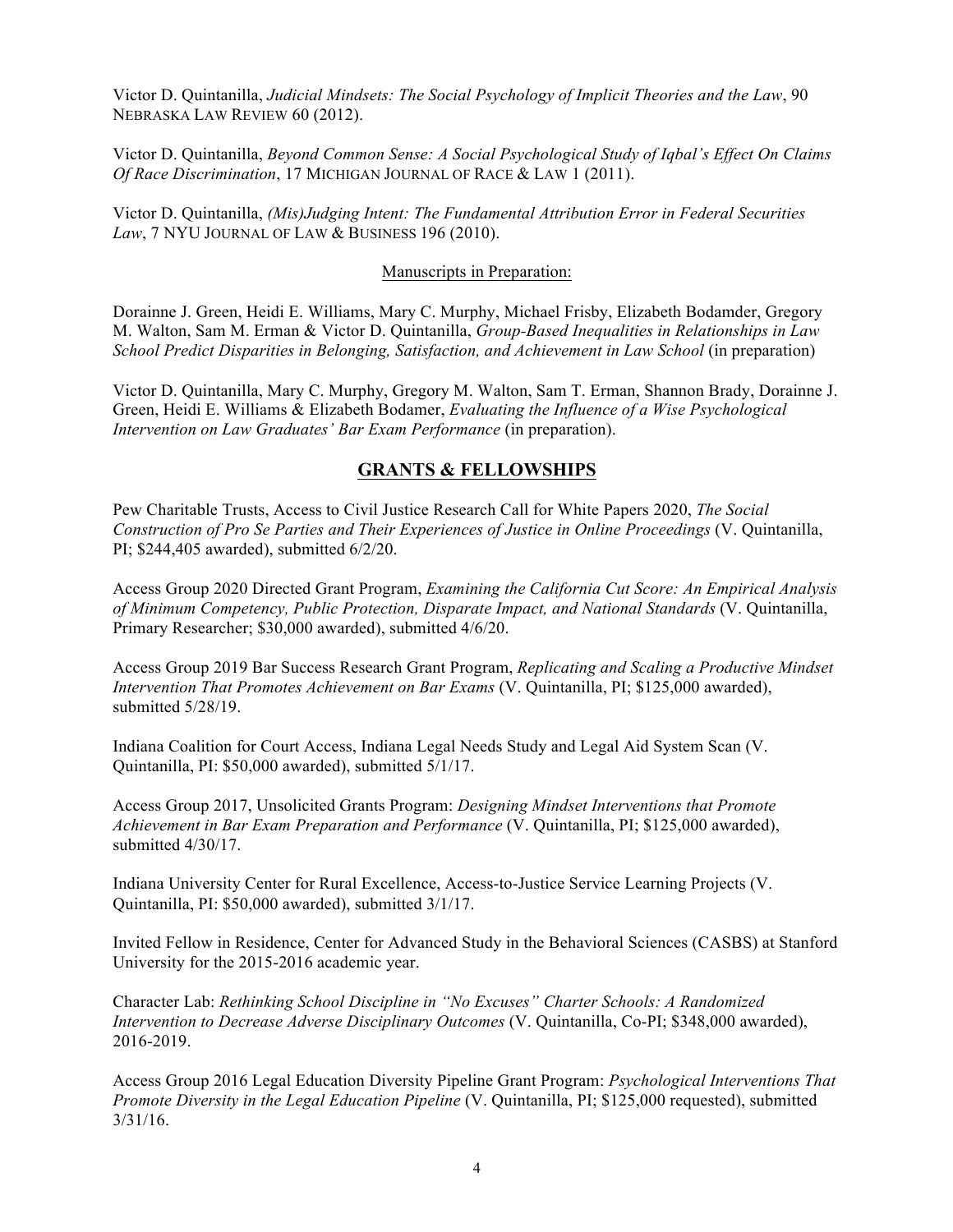Indiana University OVPR Award for Research Methods Collaboration: *An Experimental Investigation of the Contexts and Mechanisms Shaping the Procedural Preferences of Judges, Attorneys, and the Public When Triaging Family Law Disputes.* (V. Quintanilla, PI; \$5,000 awarded), 2015-2017.

NSF Law and Social Sciences (LSS) Grant # 1422093: *A Three-Phased Experimental Investigation of the Contexts and Mechanisms Shaping the Procedural Preferences of Judges, Attorneys, and the Public When Triaging Family Law Disputes.* (V. Quintanilla, PI; \$273,410 requested), submitted 1/14/2014; (V.Quintanilla, PI; \$177,052 requested), submitted 7/31/2014.

Indiana University Collaborative Research Grant (IUCRG): *An Experimental Investigation of the Contexts and Mechanisms Shaping the Procedural Preferences of Judges, Attorneys, and the Public When Triaging Family Law Disputes*. (V. Quintanilla, PI; \$64,664 awarded), submitted 12/10/2013.

## **AWARDS & DISTINCTIONS**

Van Nolan Faculty Fellow (2020).

Indiana University Alliance of Distinguished Professors, Elected Member (2019).

Indiana University Bicentennial Professor (2019).

Indiana University Maurer School of Law, Leonard D. Fromm Public Interest Faculty Award (2018).

Indiana University Trustees' Teaching Award (2017).

Invited Scholar in Residence, Russell Sage Foundation for the 2015-2016 academic year (*declined*).

Junior Scholar Research and Travel Award, *Institute for Legal Studies at the University of Wisconsin Law School, "What is Effectiveness? Building Theory and Exploring Measurement."* (2014).

Junior Scholar Research and Travel Award, *Early Career Workshop*, Law & Society Association, Boston, MA (2013).

Junior Scholar Research and Travel Award, *Access to Civil Justice: Re-envisioning and Reinvigorating Research,* American Bar Foundation, Chicago, IL (2012) (SES-1237958).

## **CONFERENCE & INVITED PRESENTATIONS**

*Mindsets in Legal Education*. Presented at the Association of American Law Schools 114th Annual Meeting, Panel on Improving Legal Education with Data from the Law School Survey of Student Engagement (LSSSE), Washington, D.C. (Jan. 2020).

*How Does a Law School Successfully Recruit and Retain a Diverse Faculty?: A Roundtable Discussion*. Co-moderated roundtable discussion at the Association of American Law Schools 114th Annual Meeting, Washington, D.C. (Jan. 2020).

*A Psychological Intervention Designed to Promote Success on the California Bar Exam.* Presented to the California Law School Assembly, San Francisco, CA (May 2019), Los Angeles, CA (May 2019); Panel on the Science of Transformative Legal Education at the Annual Meeting of the Law & Society Association, Washington, DC (Jun. 2019).

*Setting A Research Agenda for Access to Justice Commissions: Indiana Civil Legal Needs Study and Legal Aid System Scan*. Presented at the American Bar Association's National Meeting of State Access to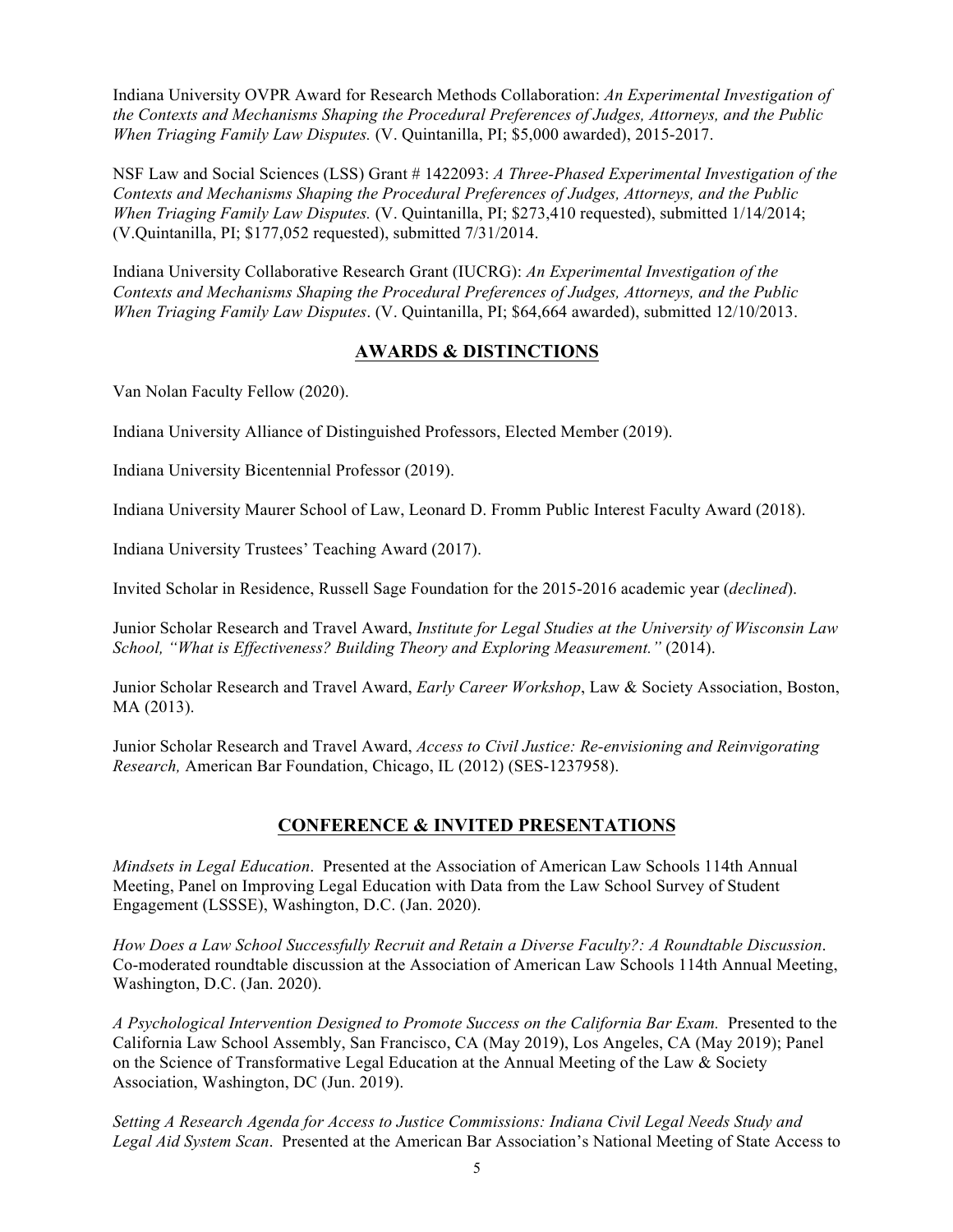Justice Commission Chairs, Louisville, KY (May 2019); Access-to-Justice Research is Expanding: *What's Now in Access to Justice, What's Next, and How It Matters to Us All.* Presented at the Eighth Annual Law School Access to Justice Conference, Brooklyn Law School, Brooklyn, NY (May 2019); Indiana Judicial Conclave, French Lick, IN (June 2019); Presented at Indiana Judicial Conclave, French Lick, IN (Sept. 2019).

*Doing Unrepresented Status: The Social Construction and Production of Pro Se Persons.* Presented at the Clifford Symposium: Rising Stars in Civil Justice, DePaul Law School, Chicago, IL (Apr. 2019); University of California Irvine Faculty Symposium, Irvine, CA (Feb. 2019); Presented at the Annual Meeting of the Law & Society Association, Denver, CO (Jun. 2020).

*Understanding the Influence of Social Belonging and Mindsets in Legal Education*. Presented at the Association of American Law Schools 113th Annual Meeting on Empirical Studies, Panel on Legal Education and the Legal Profession, New Orleans, LA (Jan. 2019).

*Empirical Critical Race Theory (eCRT): Assessing the First Decade and Charting the Way Forward*. Presented on Roundtable chaired by Laura Gomez and Osagie Obasogie, with Mario Barnes, Ming Chen & Kimani Paul-Emile, Annual Meeting of the Law & Society Association, Toronto, Canada (Jun. 2018).

*Making it Above the Bar: Social Belonging and Mindset Beliefs Predict Law Graduates' Performance Self-Efficacy*. Heidi E. Williams, Dorainne J. Green, **Victor D. Quintanilla**, Sam T. Erman, Gregory M. Walton, & Mary C. Murphy, Poster presented at the Annual Meeting of the Society for Personality and Social Psychology Conference, Atlanta, GA (Mar. 2018).

*Don't Panic! Reappraising Stress Boosts Law Graduates' Expected Performance on the Bar Exam.*  Trisha Dehrone, **Victor D. Quintanilla**, Dorainne J. Green, Heidi E. Williams, & Mary C. Murphy. Poster presented at the Annual Meeting of the Society for Personality and Social Psychology Conference, Atlanta, GA (Mar. 2018).

*Understanding Social Belonging, Mindsets, and Relationships in Legal Education*. Presented at the Association of American Law Schools 112th Annual Meeting on Empirical Studies, Panel on Legal Education and the Legal Profession: Framing an Agenda for the Work to Come, San Diego, CA (Jan. 2018); AccessLex Legal Education Research Symposium, Panel Beyond Cognition: Understanding Psychological and Social Influences of Law Student Success, Scottsdale, AZ (Oct. 2018), UIC-John Marshall Law School (Apr. 2019).

*Access-to-Justice Service Learning.* Presented at the Association of American Law Schools 112<sup>th</sup> Annual Meeting, Panel on Innovations in Teaching Access to Justice Across the Law School Curriculum, San Diego, CA (Jan. 2018); presented at the Indiana Conclave on Legal Education, Indianapolis, IN (Jul. 2018); presented to the Indiana Coalition for Court Access at the Indiana Supreme Court (Sep. 2018); presented at Notre Dame Midwestern Clinical Conference, Indianapolis, IN (Oct. 2018); presented to the Board of Governors of the Legal Services Corporation (LSC) at the Indiana Supreme Court (Oct. 2018).

*Design Thinking for Law Professors*. Presented with Margaret Hagan, Dan Jackson & Daniel Linna, at the Association of American Law Schools 112<sup>th</sup> Annual Meeting on Innovations, Panel on Design Thinking for Law Professors, San Diego, CA (Jan. 2018).

*An Access-to-Justice Paradox in Family Law Cases with Domestic Violence*. Presented with Professor Amy G. Applegate at the Law & Society Conference Annual Meeting, Mexico City, Mexico (Jun. 2017).

*The Public Believes Predispute Binding Arbitration Clauses are Unjust: Ethical Implications for Dispute System Design*. Presented with Alex B. Avtgis at the Law & Society Conference Annual Meeting, Mexico City, Mexico (Jun. 2017).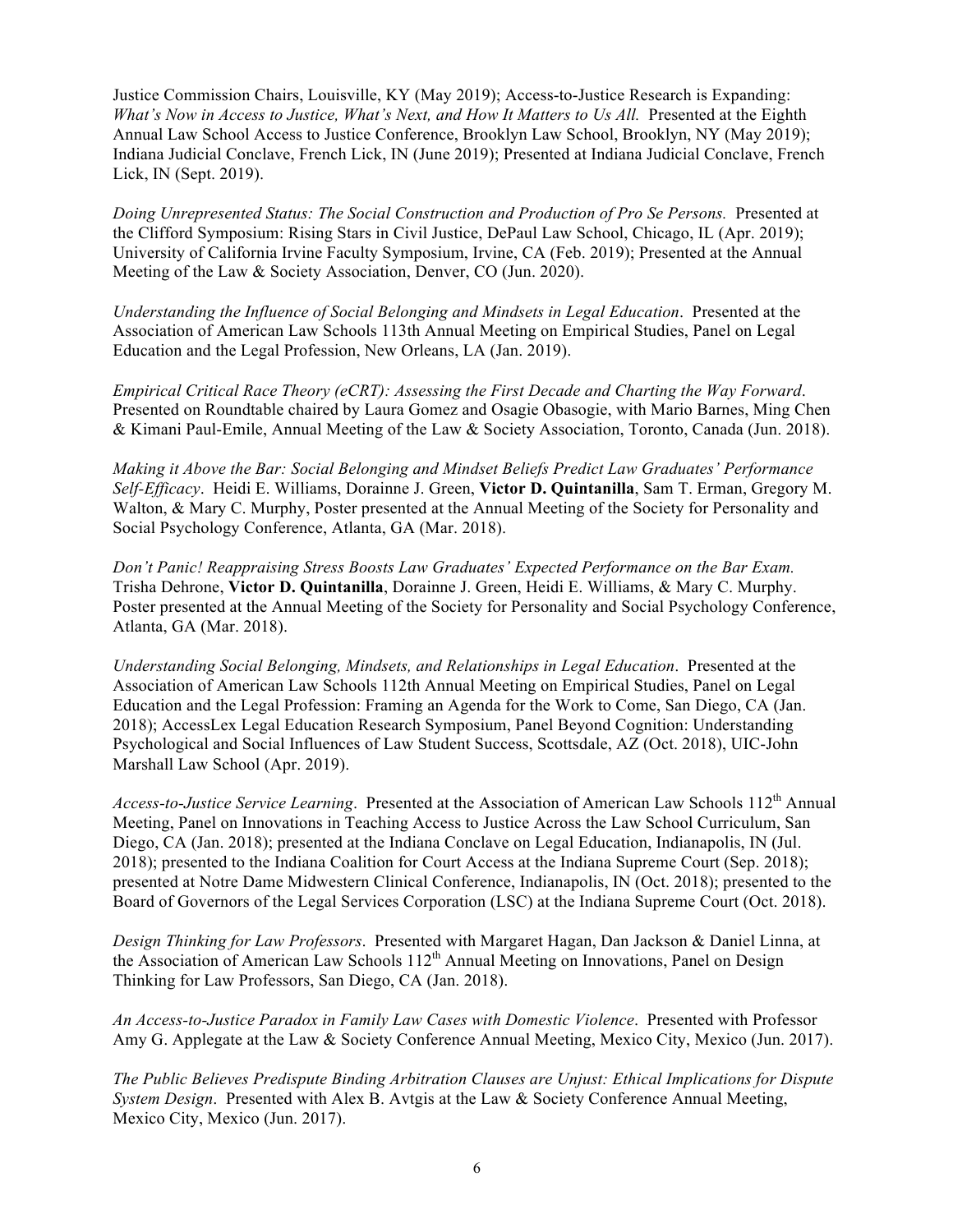*Examining the Effect of Unrepresented Status in Family Law Cases and Implications for Human-Centered Civil Justice Design*. Presented at Notre Dame Symposium on Legal Ethics and Psychological Science (Apr. 2017).

*Judicial Perspective-Taking and the Preferences for Mediation in Family Law Cases with Pro Se Parties.*  Presented at American Bar Association, Section of Alternative Dispute Resolution, San Francisco, CA (Apr. 2017).

Victor D. Quintanilla & Dorainne Jodi-Ann Levy, *Developing Interventions to Promote Ethical and Social Development and Diversity in Legal Education*. Invited participant of the American Bar Foundation, Chicago, IL (Mar. 2017).

Victor D. Quintanilla, Francesca L. Hoffmann, & Emily Kile, *Accessing Justice: The Interplay of Design Thinking, Legal Education, and Technology.* Co-organized symposium at the IU Maurer School of Law, Bloomington, IN (Feb. 2017).

*An Experimental Investigation of the Contexts and Mechanisms Shaping the Procedural Preferences of Judges When Triaging Family Law Disputes.* Presented at the Center for Advanced Study in the Behavioral Sciences at Stanford University, Stanford, CA (Mar. 2016); presented at the American Bar Foundation, Chicago, IL (Mar. 2016); presented at UC Davis Law School, Davis, CA (Apr. 2016); presented at the American Bar Association, Section of Alternative Dispute Resolution, New York City, NY (Apr. 2016); presented at the Law & Society Conference Annual Meeting, New Orleans, LA (Jun. 2016), presented at the Indiana Association of Mediators Annual Meeting (Sep. 2017), presented at the Indiana State Bar Association Annual Meeting (Sep. 2017).

*NSF Workshop on Increasing Access to Federal Court Data*. Moderator, Session 2: Papers Written Using Federal Court Data at University of Pennsylvania Law School, Philadelphia, PA (Nov. 2015).

*The Signaling Effect of Pro Se Status*. Presented at the Pre-Conference of Social Psychology & Law and at the Society for Personality and Social Psychology (SPSP), Long Beach, CA (Feb. 2015); University of California, Berkeley Law, Center for the Study of Law & Society, Berkeley, CA (Mar. 2015); Empirical Methods Access to Justice Workshop, University of Wisconsin Law School, Madison, WI (Apr. 2015); The Vincent and Elinor Ostrom Workshop in Political Theory and Policy Analysis, Indiana University, Bloomington (Apr. 2015); Association for Psychological Science (APS), New York City, NY (May 2015); Law & Society Conference Annual Meeting, Seattle, WA (May 2015); presented at the  $10^{th}$ Annual Conference on Empirical Legal Studies, St. Louis, MO (Nov. 2015); presented at the Center for Advanced Study in the Behavioral Sciences at Stanford University, Stanford, CA (Mar. 2016); presented at the American Bar Foundation, Chicago, IL (Mar. 2016); presented at UC Davis Law School, Davis, CA (Apr. 2016); presented at the Duck Conference on Social Cognition, Duck, NC (May 2017); presented at University of Washington St. Louis, St. Louis, MO (Mar. 2018).

*Taboo Procedural Tradeoffs*. Presented at the Midwestern Law & Society Association, Madison, WI (Jan. 2014); presented at the  $9<sup>th</sup>$  Annual Conference on Empirical Legal Studies, Berkeley, CA (Nov. 2014).

*Procedural Justice and Lawyering: Understanding Lay Perceptions of Procedural Fairness and Preferences for Procedural Tradeoffs*. Presented at the Pre-Conference of Social Psychology & Law and at the Society for Personality and Social Psychology (SPSP), Austin, TX (Jan. 2014); 1<sup>st</sup> meeting of Psychology and Lawyering: Coalescing the Field, Las Vegas, NV (Feb. 2014); University of Illinois Law School, Junior Faculty Exchange (Apr. 2014); presented at the Law & Society Conference Annual Meeting, Minneapolis, MN (May 2014); presented at the 9<sup>th</sup> Annual Conference on Empirical Legal Studies, Berkeley, CA (Nov. 2014).

*Labels Matter: The Prejudicial Effects of Terms Describing Undocumented Immigrants.* Presented at the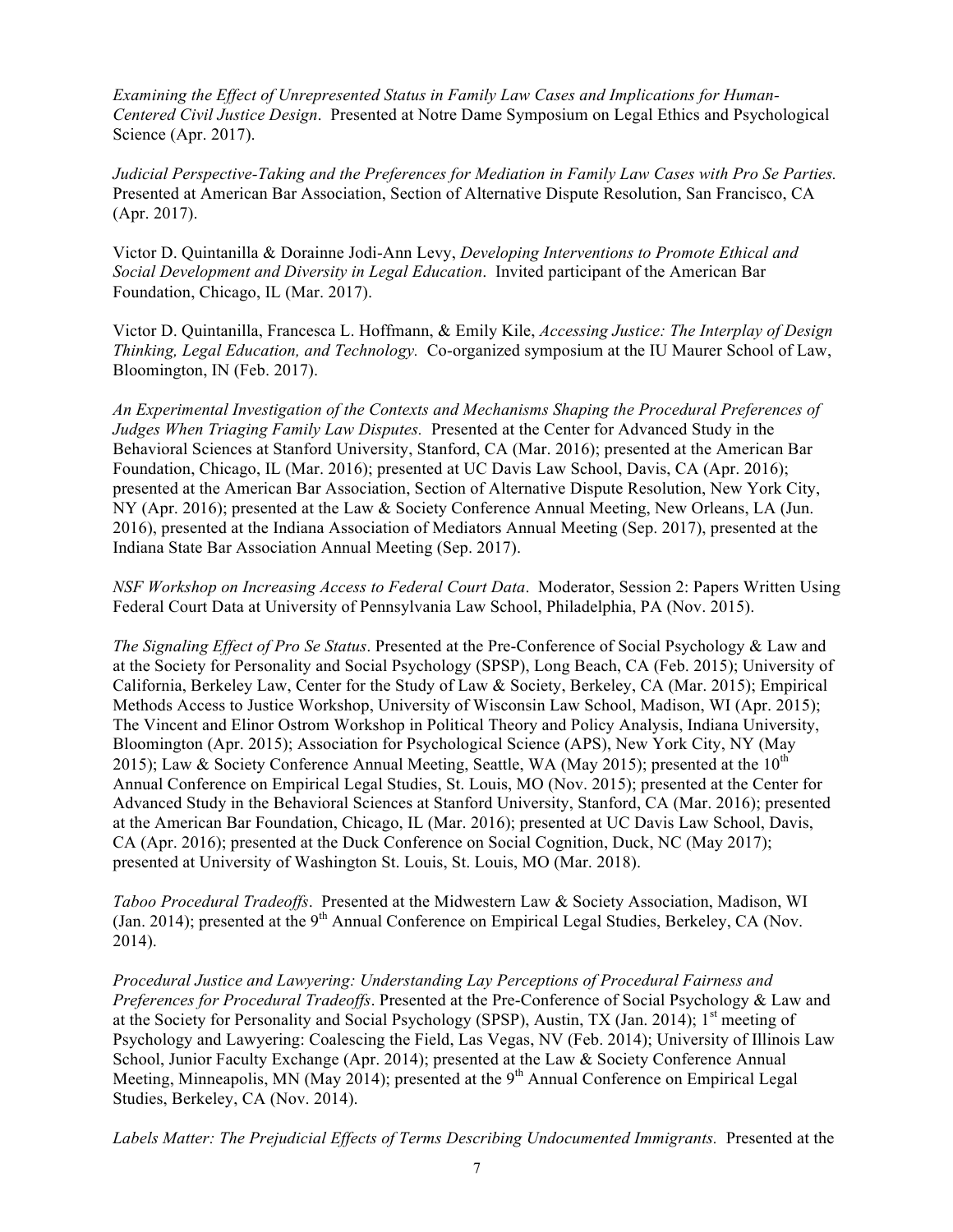10<sup>th</sup> Biennial conference for the Society for the Psychological Study of Social Issues (SPSSI), Portland, OR (Jun. 2014).

*Critical Race Empiricism: An Analysis of Iqbal's Screening Effect*. Presented at the Law & Society Conference Annual Meeting, panel "RACISM, PREJUDICE, DISCRIMINATION AND THE LAW: INVESTIGATING IMPLICIT BIAS AND THE EFFECT OF CONTEMPORARY RACISM IN DIFFERENT CONTEXTS" (Jun. 2012), Boston, MA; The Society for Personality and Social Psychology, New Orleans, LA (Jan. 2013); Notre Dame Junior Faculty Exchange (March 2013); Critical Race Theory and Empirical Methods Fourth Working Group Meeting, Iowa City, IA (Apr. 2013); Duke Center for Law, Race & Politics, Emerging Scholars Workshop (May 2013); The Psychology of International Arbitration, Brunel, UK (May 2013); the Law & Society Conference Annual Meeting panel, Boston, MA (May 2013)

*Law & Social Psychology*, invited talk, Indianapolis Law Club, Indianapolis, IN (Feb. 28, 2013).

*The Relational Interdependent Self Concept When Reasoning About the Letter Versus Spirit of the Law*. Poster to be presented at the annual meeting of the Society of Personality and Social Psychology (SPSP) New Orleans, LA (Jan. 2013).

*Different Voices: A Gender Difference When Reasoning About The Letter Versus Spirit of the Law.*  Presented at the Law & Society Conference Annual Meeting panel, "NEW DEVELOPMENTS IN LAW & SOCIAL PSYCHOLOGY" Honolulu, HI (Jun. 2012), 2012 Midwest Law & Society Retreat (Sep. 2012).

*Beyond Common Sense: A Social Psychological Study of Iqbal's Effect On Claims Of Race Discrimination*. Presented paper at the Law & Society Conference Annual Meeting panel, "BALANCING JUSTICE AND PROCESS: PROCEDURAL CHALLENGES IN DIFFERENT NATIONAL CONTEXTS" San Francisco, CA (Jun. 5, 2011).

*Using "Common Sense" Rather Than Evidence: Investigating Aversive Racism In Judging Black Plaintiffs' Claims of Discrimination Under New Standards*. Poster presented at the annual meeting of the Society of Personality and Social Psychology (SPSP) San Diego, CA (Jan. 2012), and the Society for the Psychological Study of Social Issues (SPSSI) Charlotte, NC (Jun. 2012); The Society for Personality and Social Psychology New Orleans, LA (Jan. 2013).

# **TEACHING AND RELATED ACTIVITES**

*Civil Procedure*, Fall 2012 – Present

*Advanced Civil Procedure*, Spring 2013 – Spring 2018

*Access-to-Justice Project Management*, Fall 2017 – Present

*Law & Social Psychology*, Spring 2014 – Present

*Social Psychology* (2010, 2011, 2012, 2013, 2014), Guest lectured on Law & Social Psychology to undergraduate students in Social Psychology at the University of Illinois at Chicago (Nov. 2010; Apr. 2011; Nov. 2011) and to undergraduate students in Social Psychology at IU Bloomington (Nov. 2012, Apr. 2013, Nov. 2013, April 2014)

# **ADDITIONAL TRAINING**

Audited Graduate Level Research Design and Statistics Courses at the University of Illinois at Chicago (2011-2012)

Conducting Empirical Legal Scholarship Workshop, Presented by Northwestern University School of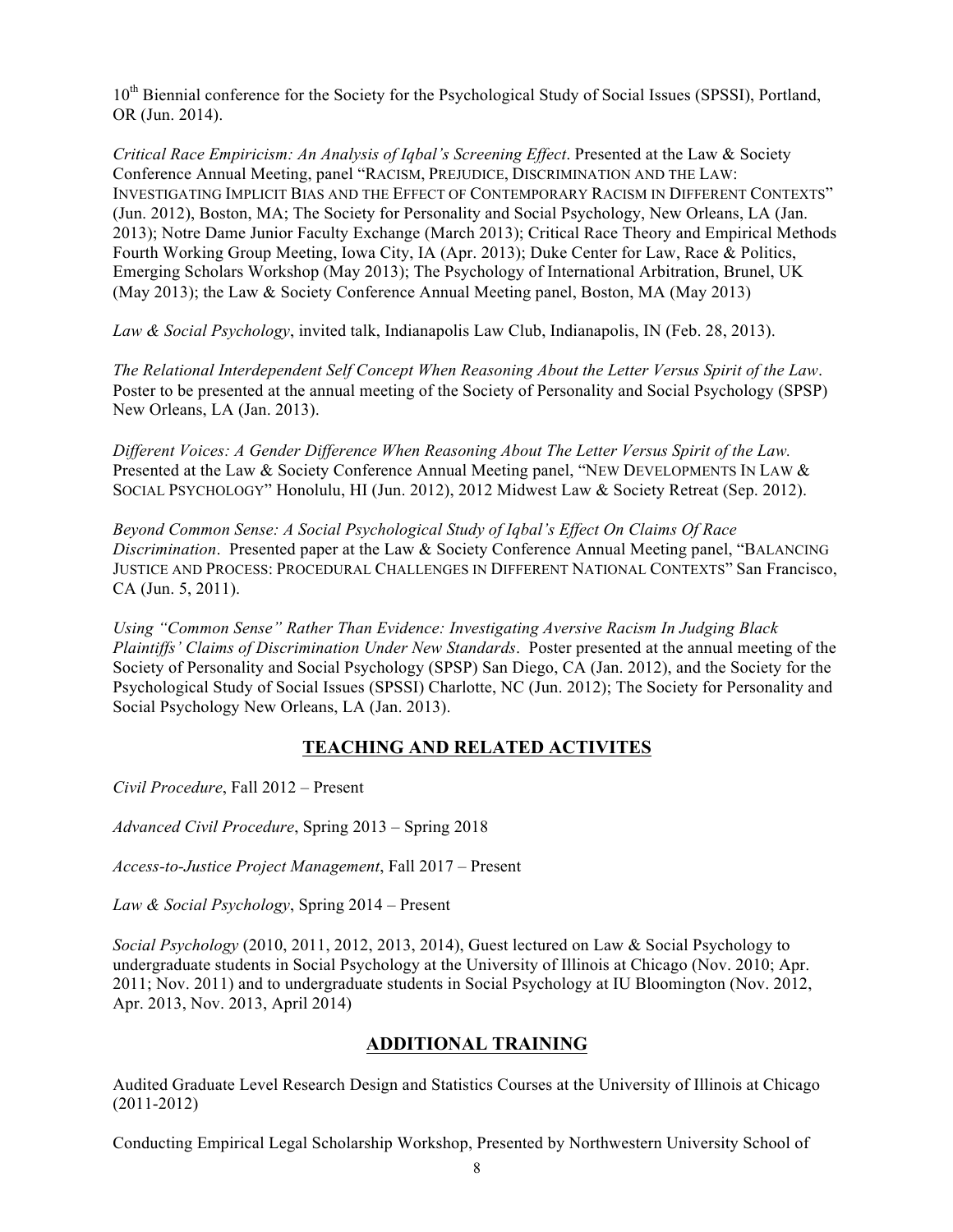Law and Washington University in St. Louis (May 25-27, 2011)

Faculty Success Program, National Center for Faculty Development & Diversity (Summer 2011-Current)

### **PROFESSIONAL SERVICE: STUDENT MENTORING**

Advisor, Law & Social Psychology Research Lab

Primary Adviser of Undergraduate Research Assistant (Rachel Allen) awarded Outstanding Honors Thesis by the IU Department of Psychological and Brain Sciences (2015); Primary Adviser of Undergraduate Research Assistant (Taylor Ballinger) awarded Hutton Honors College Undergraduate Research Grant (2015).

Former Lab Members:

- \* Ingrid Radulescu, Research Assistant, (J.D. 2023)
- \* Abby Akrong, Research Assistant, (J.D. 2023)
- \* Annie Garau, Research Assistant, (J.D. 2021)
- \* Natalia Rivera, Research Assistant, (J.D. 2021)
- \* Jocelyn Porter, Research Assistant, (J.D. 2021)
- \* Francesca Hoffmann, Research Assistant, (J.D. 2017, Ph.D. 2020)
- \* Amanda Vaughn, Research Assistant, (J.D. 2020)
- \* Catherine Ann Wheatley, (J.D. 2020)
- \* Brittni Crofts Wassmer, (J.D. 2020)
- \* Kaelyne Yumul Wietelman, Research Assistant, (J.D. 2019)
- \* Haley Hinkle, Research Assistant, (J.D. 2019)
- \* Carta Robison, Research Assistant, (J.D. 2019)
- \* Danielle Sweet, Research Assistant, (J.D. 2019)
- \* Will Stauffer, Research Assistant, (J.D. 2019)
- \* Gabrielle Koenig, Research Assistant, (J.D. 2018)
- \* Alex Avtgis, Research Assistant, (J.D. 2017)
- \* Emily Kile, Research Assistant, (J.D. 2017)
- \* Madeleine Schnittker, Research Assistant, (J.D. 2017)
- \* Michael Yontz, Research Assistant, (J.D. 2017)
- \* Samuel Hamner, Research Assistant, (J.D. 2016)
- \* Holly Heerdink, Research Assistant, (J.D. 2016)
- \* Onica Matsika, Research Assistant, (J.D. 2016)
- \* Samantha Von Ende, Research Assistant, (J.D. 2016)
- \* Sarah Andrzejczak, Research Assistant, (J.D. 2015)
- \* Alex Oxyer, Research Assistant (J.D. 2015)
- \* Sarah Kupferberg, Research Assistant, (J.D. 2015)
- \* Annie Milkey, Research Assistant (J.D. 2014)
- \* Katherine Province, Research Assistant (J.D. 2013)

Undergraduate Honors Thesis Advisee and Lab Members:

- \* Taylor Ballinger, Undergraduate Cox Scholar & Thesis Advisee, current, (B.A. 2016)
- \* Rachel Allen, Undergraduate Thesis Advisee, former, (B.A. 2015)
- \* Gabrielle Koenig, Advisee, former, (B.A. 2015)

### **DEPARTMENTAL SERVICE**

Member, Indiana University Maruer School of Law, Faculty Affairs Committee (Spring 2022 – Present)

Member, Indiana University Maurer School of Law, Tenure and Promotion Committee (Fall 2021 – Present)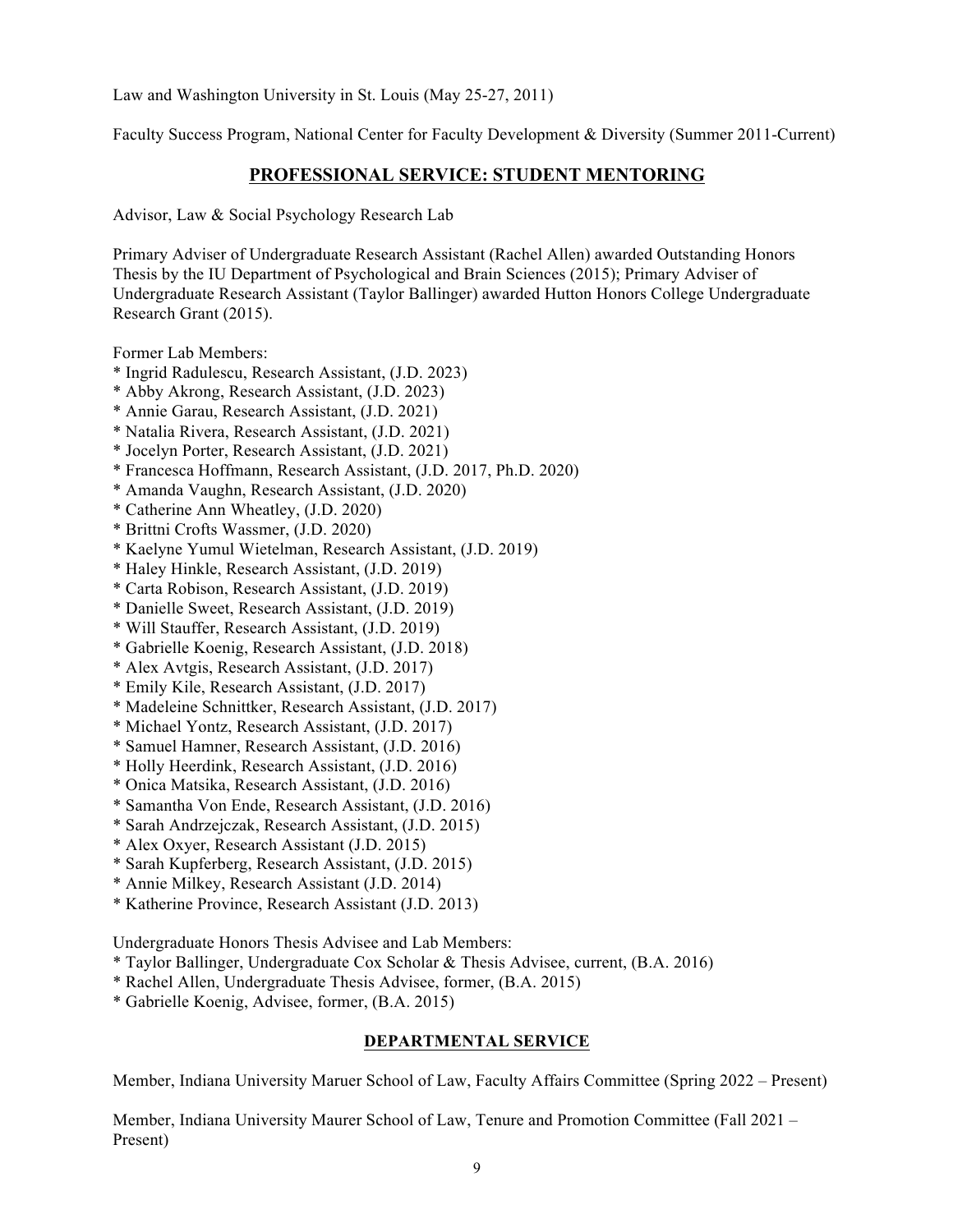Member, Indiana University Maurer School of Law, Diversity Committee (Fall 2017 – Spring 2019)

Member, Indiana University Maurer School of Law, Appointments Committee (Fall 2016 – Spring 2019)

Member, Indiana University Maurer School of Law Strategic Planning Committee (Fall 2014 – Spring 2015)

Member, Indiana University Maurer School of Law, International Admissions & Programs Committee (Fall 2013 – Spring 2014)

Member, Indiana University Maurer School of Law Judicial Clerkships Committee (Fall 2012 – Spring 2013)

Principal Investigator, Indiana University Law & Social Psychology Lab (Fall 2012 – Present)

Presenter, Latino Law Students Association (LLSA) Conversation with 1Ls on How To Take Law School Exams (Fall 2012 – Present)

## **UNIVERSITY AND NATIONAL SERVICE; SERVICE TO THE DISCIPLINE**

Member, Indiana Coalition for Court Access (Fall 2018 – Present)

Past Chair, Association of American Law Schools (AALS), Section on the Empirical Study of Legal Education and the Legal Profession (January 2021 – December 2021)

Chair, Association of American Law Schools (AALS), Section on the Empirical Study of Legal Education and the Legal Profession (January 2020 – December 2020)

Chair-Elect, Association of American Law Schools (AALS), Section on the Empirical Study of Legal Education and the Legal Profession (January 2019 – December 2019)

Secretary, Executive Committee, Association of American Law Schools (AALS), Section on Law and the Social Sciences (January 2022 – December 2022)

Treasurer, Executive Committee, Association of American Law Schools (AALS), Section on Law and the Social Sciences (January 2021 – December 2021)

Member, Executive Committee, Association of American Law Schools (AALS), Section on Law and the Social Sciences (January 2020 – December 2020)

Member, Executive Committee, Association of American Law Schools (AALS), Committee on the Recruitment and Retention of Minority Law Teachers and Students (Fall 2018 – December 2021)

Member, Executive Committee, Association of American Law Schools (AALS), Section on Empirical Study of Legal Education and the Legal Profession (Summer 2017 – December 2021)

Member, Law & Society Association, CRN Planning Committee (Fall 2021 - Present)

Member, Law & Society Association, Strategic Planning Committee (Spring 2019 – Spring 2020)

Member, Law & Society Association, Board of Trustees (Summer 2018 – Summer 2020)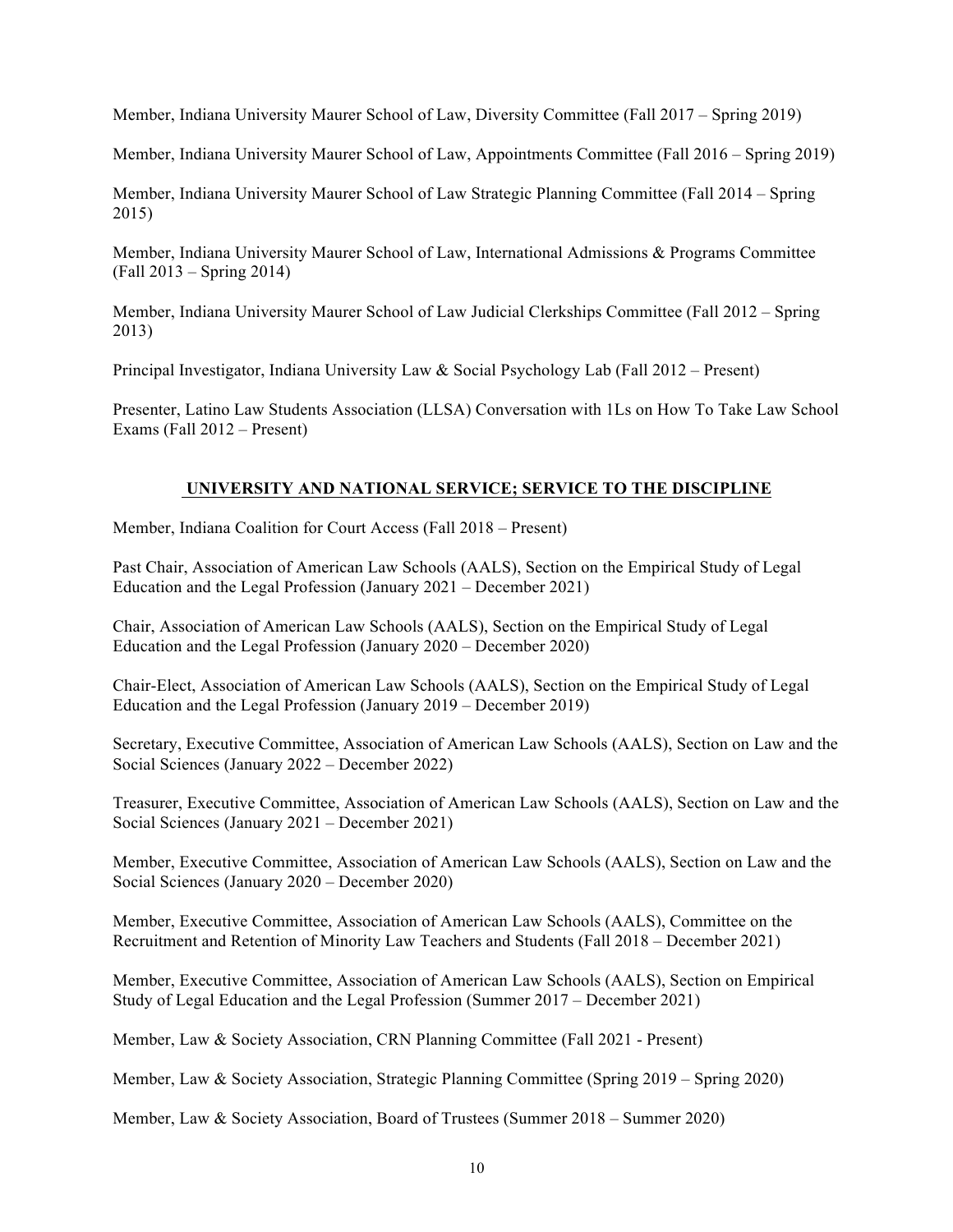Member, Law & Society Executive Officer Selection and Executive Office Transition Committee (Fall 2015 – Summer 2016)

Program Co-Chair, Collaborative Research Network (CRN) on Law, Society & Psychological Science (LSA May 2019, May 2020)

Founder and Co-Chair, Collaborative Research Network (CRN) on Law, Society & Psychological Science (Fall 2017 – Spring 2018)

Founder and Co-Chair, International Research Collaboration (IRC) on Law, Society & Psychological Science (Fall 2015 – Summer 2018)

Member, Social Psychology Seminar Series, IUB Department of Psychological and Brain Sciences (2012 – Present)

Organizer, Indiana University Law & Psychology Group (Fall 2013 – Spring 2015)

Member, Behavioral Science & Policy Association, Justice and Ethics Working Group (Spring 2016 – Spring 2017)

Member, Indiana University Center for Law, Society & Culture, Advisory Committee (Spring 2016 – Spring 2017)

Guest Lecturer on Law & Social Psychology, IUB Department of Psychological and Brain Sciences, PSY-P304-32918 (Fall 2012 – Spring 2017)

Editorial Board, Law & Social Inquiry (Spring 2015 – Spring 2017)

Editor, LSN Law & Society: Civil Procedure eJournal (Spring 2012 – Present)

Ad hoc editor, Proceedings of the National Academy of Sciences of the United States of America (PNAS) (Fall 2019 – Present)

Ad hoc reviewer, Oxford Journal of Empirical Legal Studies (Fall 2013)

Ad hoc reviewer, Journal of Applied Cognitive Psychology (Spring 2016)

Ad hoc reviewer, Journal of Cognition (Fall 2012 – Spring 2017)

### **LEGAL EXPERIENCE**

### **United States Court of Appeals for the Seventh Circuit, Chicago IL**

*Staff Law Clerk*, August 2010 – June 2012

Drafted appellate decisions (*i.e.*, orders and opinions), authored bench memoranda, and worked with federal appellate judges on civil, criminal, civil rights, and immigration matters.

#### **Sidley Austin LLP, Chicago IL**

*Associate*, September 2007 – August 2010

In the Commercial, Competition, & Securities Litigation group, handled a wide variety of commercial disputes, including securities and fiduciary duty litigation. Performed legal research and drafted pleadings, motions, and briefs. Conducted internal investigations, oral arguments, and advocated on behalf of clients in hearings in federal and state court.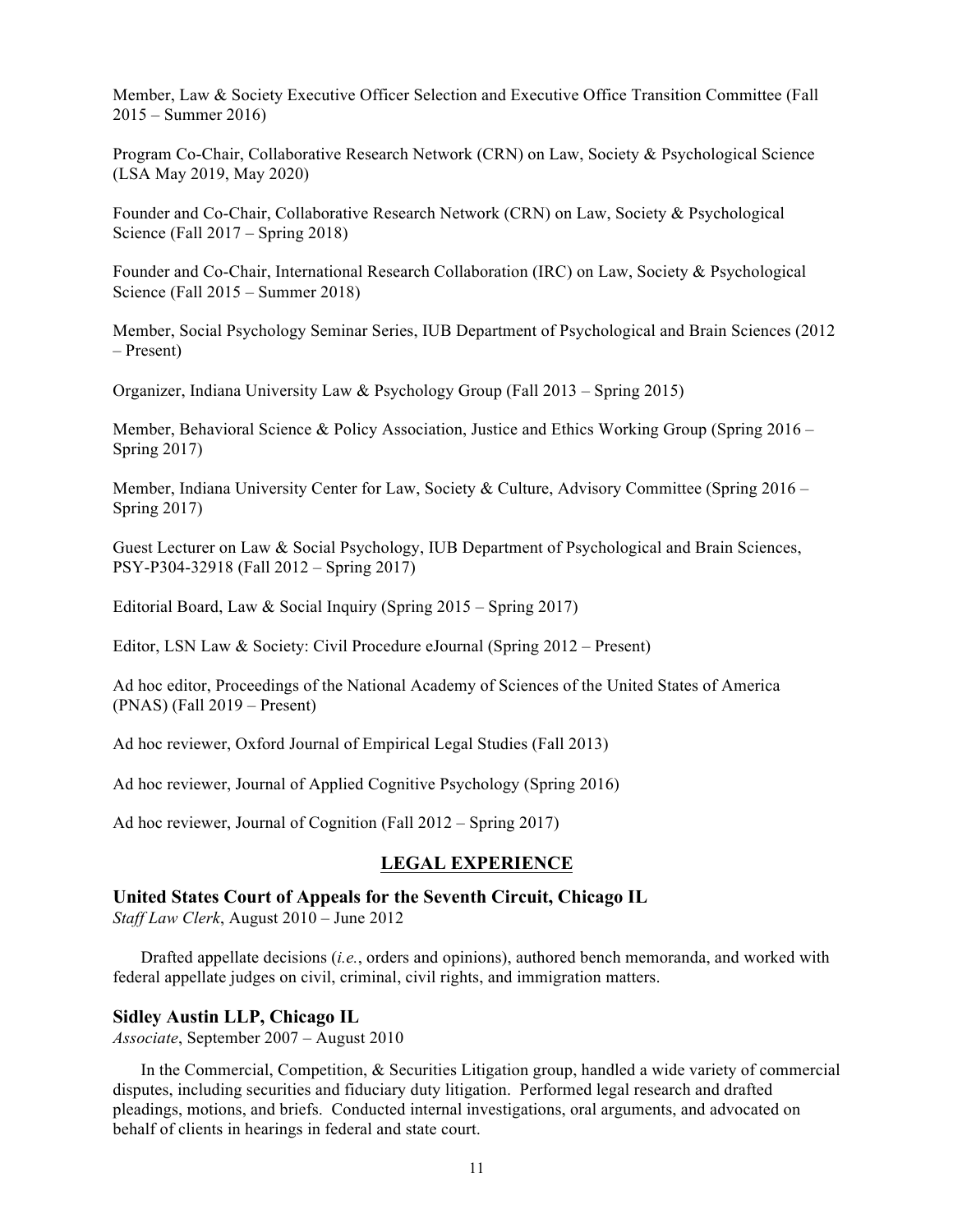Received Sidley Austin LLP's Thomas H. Morsch Pro Bono Award (2010). Awarded to recognize *pro bono* efforts in obtaining favorable outcome in *Bloch v. Frischholz*, 587 F.3d 771 (7th Cir. 2009), which sought *en banc* review for Jewish victims of housing discrimination.

#### **U.S. Department of Justice, Civil Rights Division, Washington, DC**

*Trial Attorney*, September 2005 – August 2007

Joined the Civil Rights Division through the Attorney General's Honors Program. Within the Employment Litigation Section, litigated all aspects of cases from filing through resolution in matters under federal civil rights statutes, including Title VII and the Uniformed Services Employment and Reemployment Rights Act (USERRA). Conducted settlement negotiations and depositions. Authored pleadings, consent decrees, and motions. Conducted investigations in Spanish in Puerto Rico. Asked to serve as a civil trial advocacy floating instructor by the National Advocacy Center. Organized a monthly trial workshop for colleagues in the Civil Rights Division.

#### **U.S. District Court for the District of Maryland, Greenbelt, MD**

*Law Clerk To The Honorable Peter J. Messitte*, September 2004 – August 2005

Drafted judicial opinions and wrote bench memoranda.

#### **U.S. Department of Justice, Civil Division, Washington, DC**

*Law Clerk*, September 2003 – May 2004

Wrote legal memoranda on issues relating to constitutional law, administrative law, evidence, civil rights, and immigration.

### **Cleary, Gottlieb, Steen & Hamilton, Washington, DC**

*Summer Associate*, Summer 2003

Completed projects relating to litigation, antitrust, and international arbitration.

### **U.S. Department of State, Office of the Legal Adviser, Washington, DC**

*Law Clerk*, Spring 2003

Within European Affairs Bureau (L-EUR), researched, analyzed, and wrote memoranda on the European Union's voting capacity within treaty regimes.

### **PROFESSIONAL SOCIETIES AND BAR LICENSES**

Association of American Law Schools (AALS)

Law & Society Association (LSA)

American Psychological Association (APA)

American Psychology-Law Society (APLS)

Association for Psychological Science (APS)

Society for Personality and Social Psychology (SPSP)